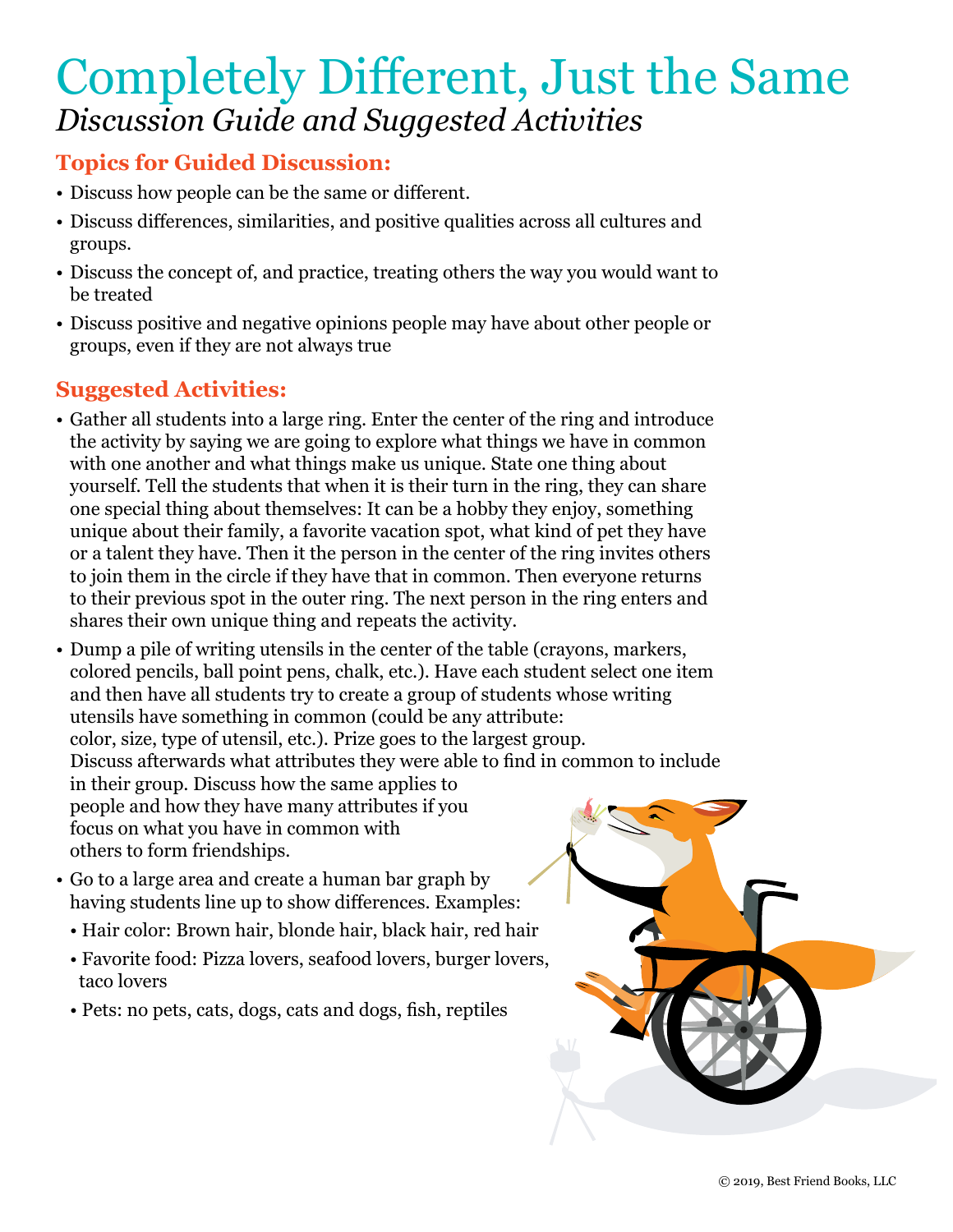# You Can Sit With Me *Discussion Guide and Suggested Activities*

#### **Topics for Guided Discussion:**

- Talk about the need to feel included. Ask if anyone has ever been new to a neighborhood, school, church, etc. and how it felt.
- Discuss what it feels to be included or excluded in a variety of relationships
- Discuss how people can be the same or different and still be friends
- Discuss how we treat others the way you would want to be treated
- Discuss positive and negative opinions people may have about other people or groups, even if they are not always true
- Discuss what it looks and sounds like to treat some with kindness and respect
- Identify differences in various family and social situations (foods, religions, celebrations, clothing styles, family size and make up, homes).

- Play a greeting game where students sit in a circle and take turns trying to greet one another in a different way: "Hey, how's it going?" "Hi, what's your name?" "Wanna play kickball at recess?" etc.
- Beanbag toss conversation practice: Sit in a circle and toss a bean bag to a student and ask them a question about themselves. They answer it and then toss the bean bag to someone else that hasn't been chosen yet and asks them a question, and it continues until all students have had a chance to practice conversation starters.

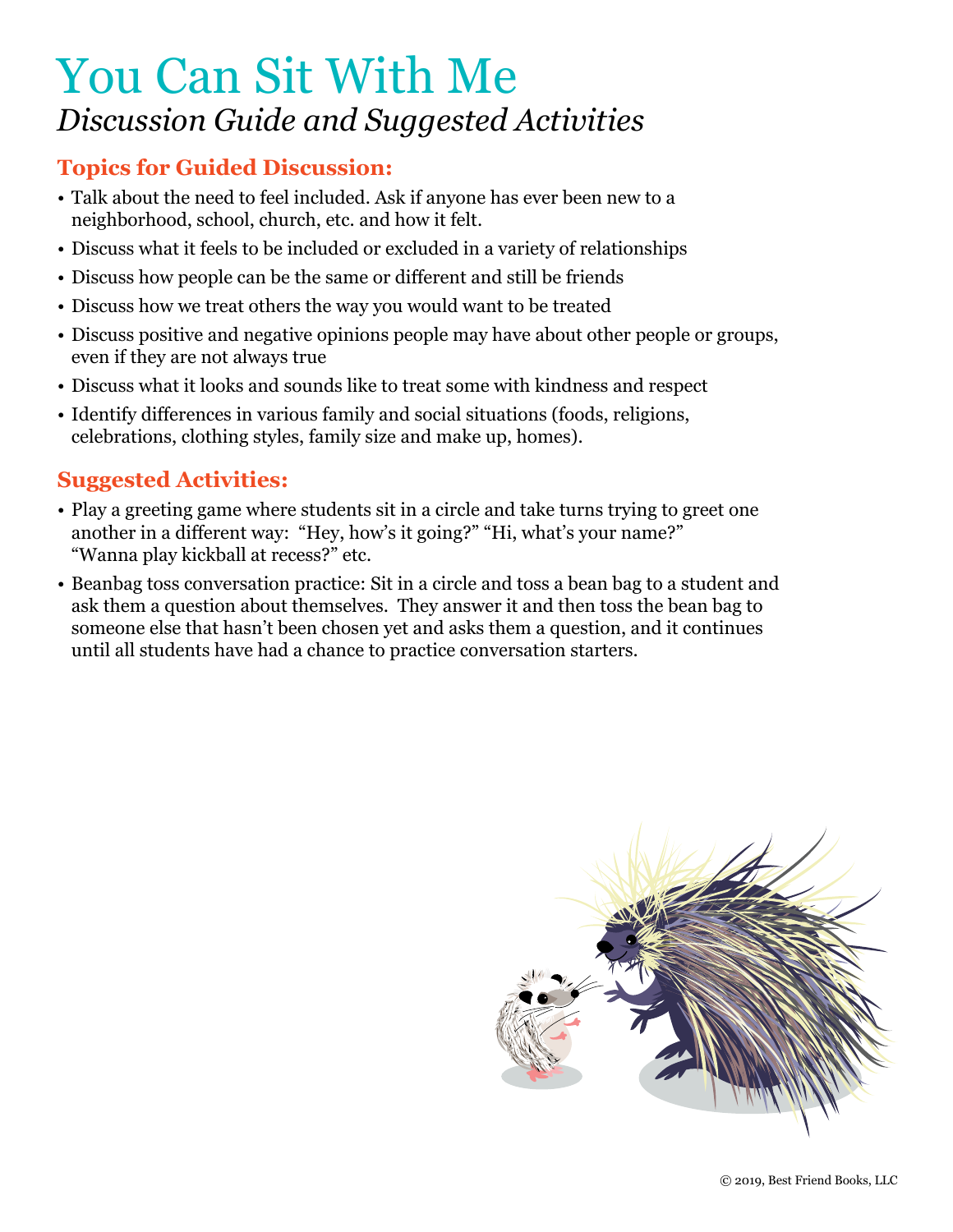# Happy, Gloomy, Angry, Scared *Discussion Guide and Suggested Activities*

#### **Topics for Guided Discussion**

- Discuss examples of personal emotions
- Discuss physical and emotional responses to unfamiliar situations
- Discuss what would be expected and unexpected ways to respond in different situations
- Ask for examples of personal behaviors or reactions when experiencing basic emotions.
- Describe verbal and non-verbal ways to express emotions in different settings
- Discuss and practice the strategies in the book to regulate emotions and manage behaviors
- Role play examples of strategies to express a range of emotions within the expectations of the setting.
- Talk about possible outcomes associated with verbal and non-verbal expression of emotions in different settings.
- Ask students to give examples of their "happy place" or situations or locations that feel safe.
- Brainstorm safe strategies to use in response to different emotions.

- Brainstorm as many feeling words as possible to make a word wall of feelings. Write different situations on index cards and have students draw a card and then choose a word from the word wall or come up with their own word to describe how that situation would make them feel.
- Have students create a feelings "selfie". Adults take photos of each student and print them out on 8X10 paper. Have students take another blank piece of paper and trace the outline of their photo lightly in pencil on blank paper. Then have students write feeling words on the light pencil lines so that they end up with a picture of themselves made with feeling words that describe the complicated emotions that each person is made of.

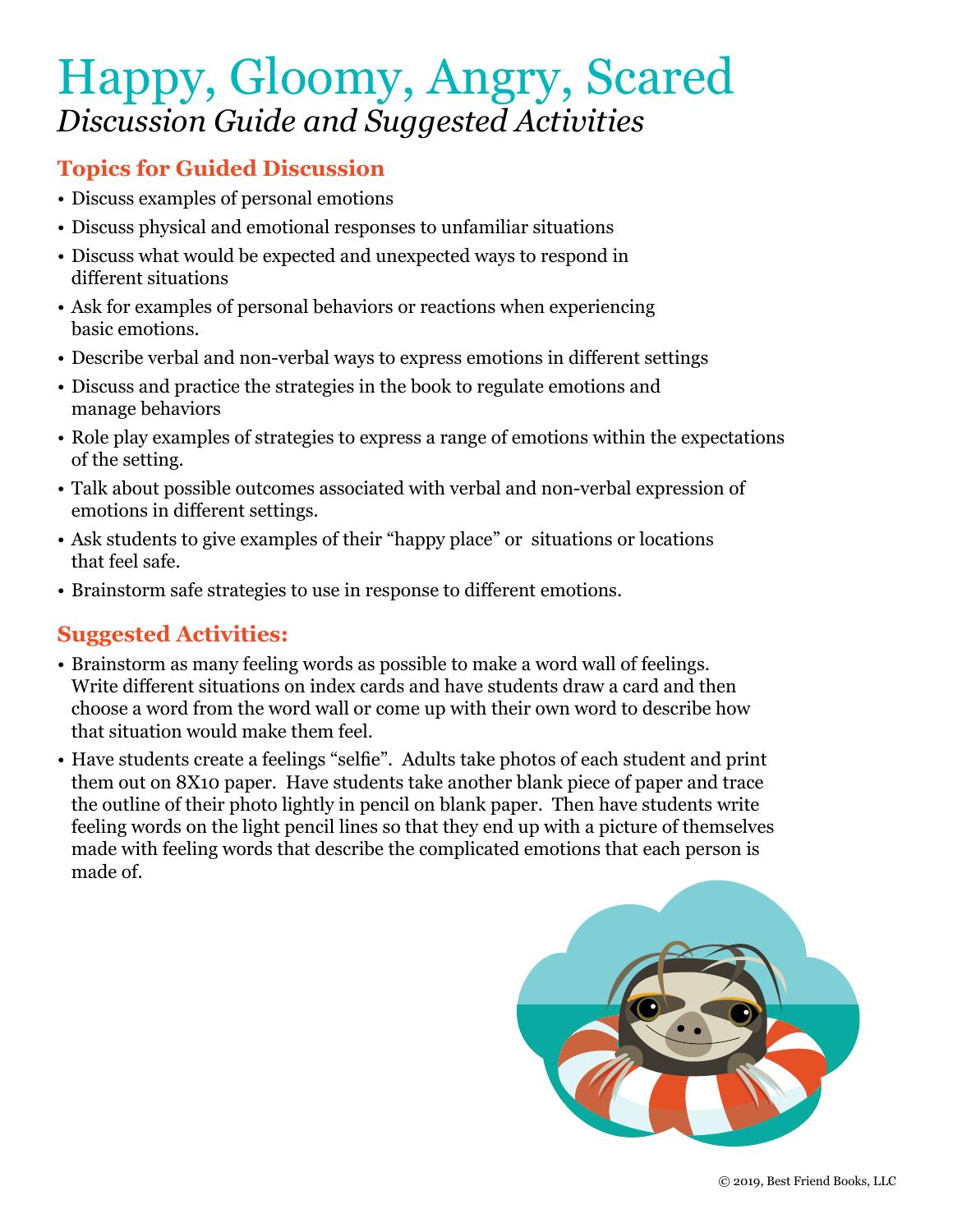# Think Like a Yeti *Discussion Guide and Suggested Activities*

## **Topics for Guided Discussion:**

- Discuss what kinds of things can cause a challenge
- Discuss and practice how to seek help from others
- Practice/role play how to receiving constructive feedback from others
- Ask for examples of goals for academic success
- Discuss how adults and peers can help with a goal
- Talk about examples of what action steps can be taken to reach a short-term goal.
- Discuss obstacles that can get in the way of reaching a goal and ideas for handling those obstacles.
- Brainstorm examples of goals for academic success and personal growth
- Brainstorm resources that may assist in achieving a goal
- Choose an example of a goal, and discuss what steps might be needed to reach it.
- Identify alternative strategies when one strategy doesn't work.
- Describe a time when you kept trying in a challenging situation and ask students to share their own examples.
- Explain how practice improves performance of a skill and ask students to share their own examples.
- Help students identify strategies for persevering through challenges and setbacks

- Have students make their own bucket list of things they want to do in life.
- Have students create their own "pizza" with different "toppings" or types of goals on each slice: family goals, friend goals, school goals, hobby goals, etc.
- Have students create a "vision board" or google images, magazine photos, sketches or words that describe their life goals.
- Have students create "goal ladders" that have a long term goal at the top, and then shorter term goals on each rung of the ladder.

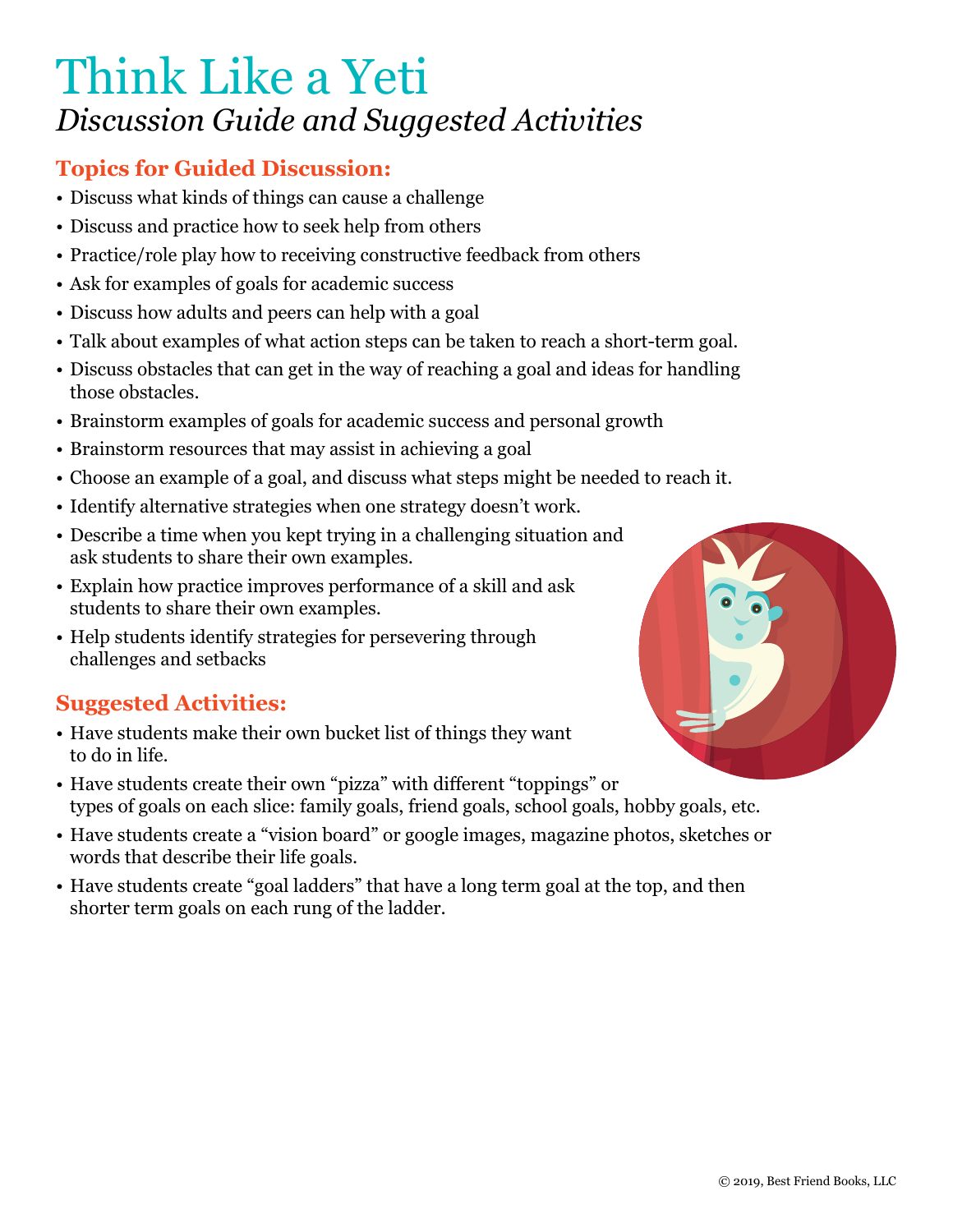## Just Because *Discussion Guide and Suggested Activities*

### **Topics for Guided Discussion:**

- Ask students to share personal interests and qualities
- Brainstorm opportunities (lessons, clubs, hobbies, etc.) to develop skills and talents
- Talk about what skills or talents each student has
- Discuss how different each of our talents and interests are
- Talk about how important it is for the world to include all types of people with different interests and talents.
- Ask for examples of how who makes them feel special "just because" of who they are, in a variety of relationships

- Have students create a "Me Tree": Students draw a tree trunk and branches. Students either cut out or are given colorful construction paper leaves and write positive things about themselves on the leaves and paste them on the tree branches.
- Secret Admirer notes. Each day, each student draws a secret name on an index card. They write a short note on the index card that says something nice about that person and puts in back in the box. At the end of the day, the adults pass out the cards to each student so that each day, the student is leaving with a positive note about them from an anonymous friend.

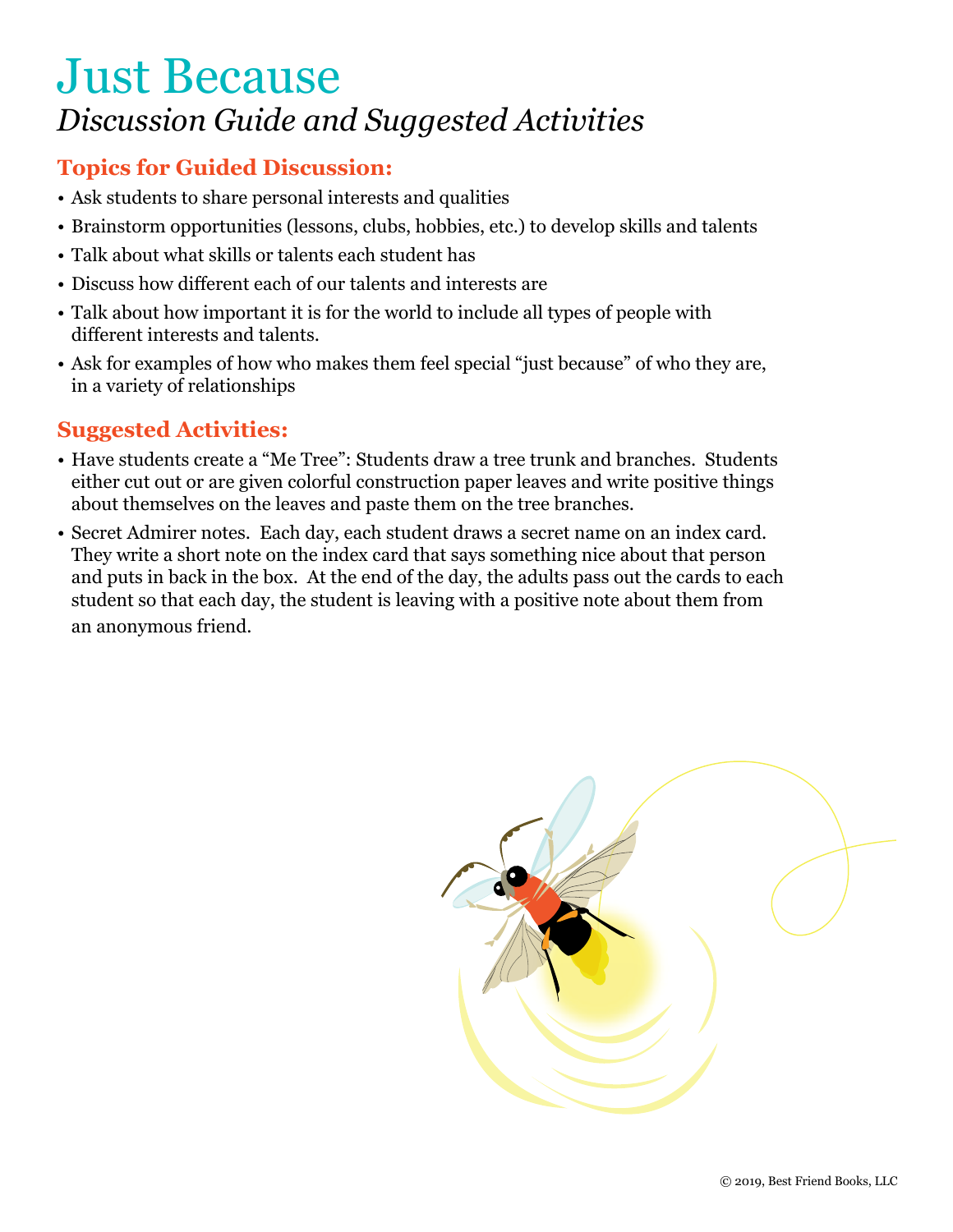# The Best at Being Me *Discussion Guide and Suggested Activities*

## **Topics for Guided Discussion:**

- Discuss examples of students' personal interests and qualities
- Brainstorm opportunities to develop skills and talents
- Invite students to share or demonstrate a skill or talent they have
- Discuss ways that how people can be the same or different in their talents and skills
- Emphasize the need for inclusiveness and appreciation of different talents

- Assign each student a special time to demonstrate one of their special talents or share an item or experience that demonstrates a special talent or something that makes them unique.
- 3 Stars and a Wish: Have students identify 3 things that make them special (stars) and one "wish" that represents something special they want in life.
- Let students create their own "Superhero" name and what their "superpowers" are.

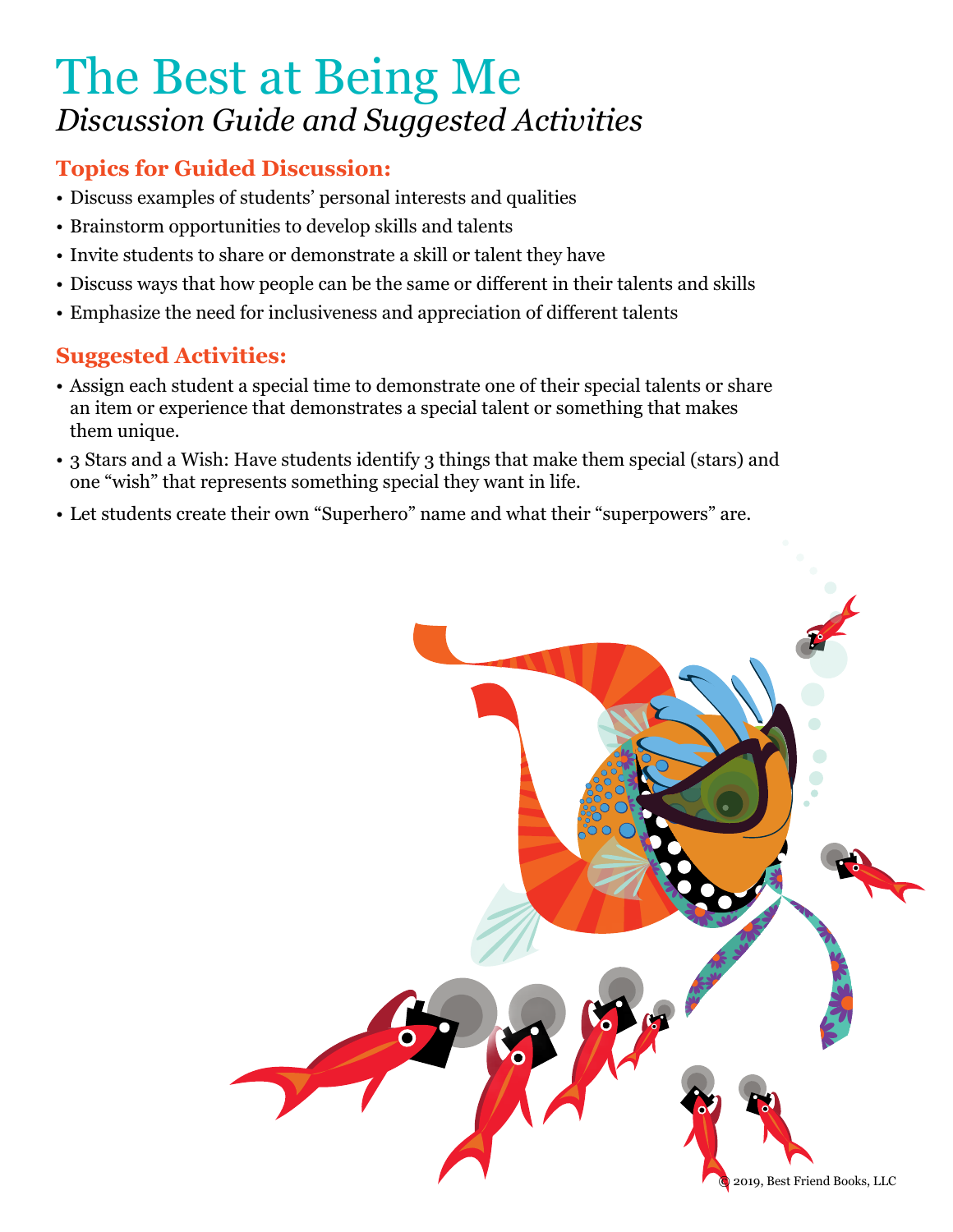# How To Tame Your Monkeys *Discussion Guide and Suggested Activities*

### **Topics for Guided Discussion:**

- Discuss basic personal emotions and what feelings can interfere with peace and happiness.
- Ask for examples of behaviors or reactions you might have when experiencing basic emotions
- Discuss how all emotions as natural and important and valid.
- Brainstorm appropriate time and place to safely process emotions
- Talk about what emotions can be processed independently and which emotions might need the help and guidance of a trusted adult
- Talk about what kinds of events can impact emotions
- Brainstorm trusted adults at school and in the community and know when and how to access them
- Ask students to describe situations or locations that feel safe
- Ask for examples of how a trusted adult can provide academic, social or emotional support for assistance for self and others
- Practice strategies from the book that support safe practices for peacefulness and calmness
- Discuss verbal and non-verbal ways to express emotions in different settings
- Ask for examples of what students do that help them regulate emotions and manage behaviors
- Describe possible outcomes associated with verbal and non-verbal expression of emotions in different settings
- Apply strategies to regulate emotions and manage behavior
- Identify factors that can make it hard for a person to make the best decision when they are upset.
- Identify how personal choices will impact the outcome of a situation

- Have students draw and name their own mental monkey(s) that interfere with their peace and happiness.
- Have students come up with their own list of monkey taming strategies that help them feel calm, safe and peaceful.
- Have students create a drawing of their own "happy place" that they can go to in their mind to find some peace and calmness. It can be a real place or a fantasy place.
- Role play how to seek help when faced with challenges or when frustrated with a task, skill or situation
- Practice deep breathing and visualizing, as described in the book

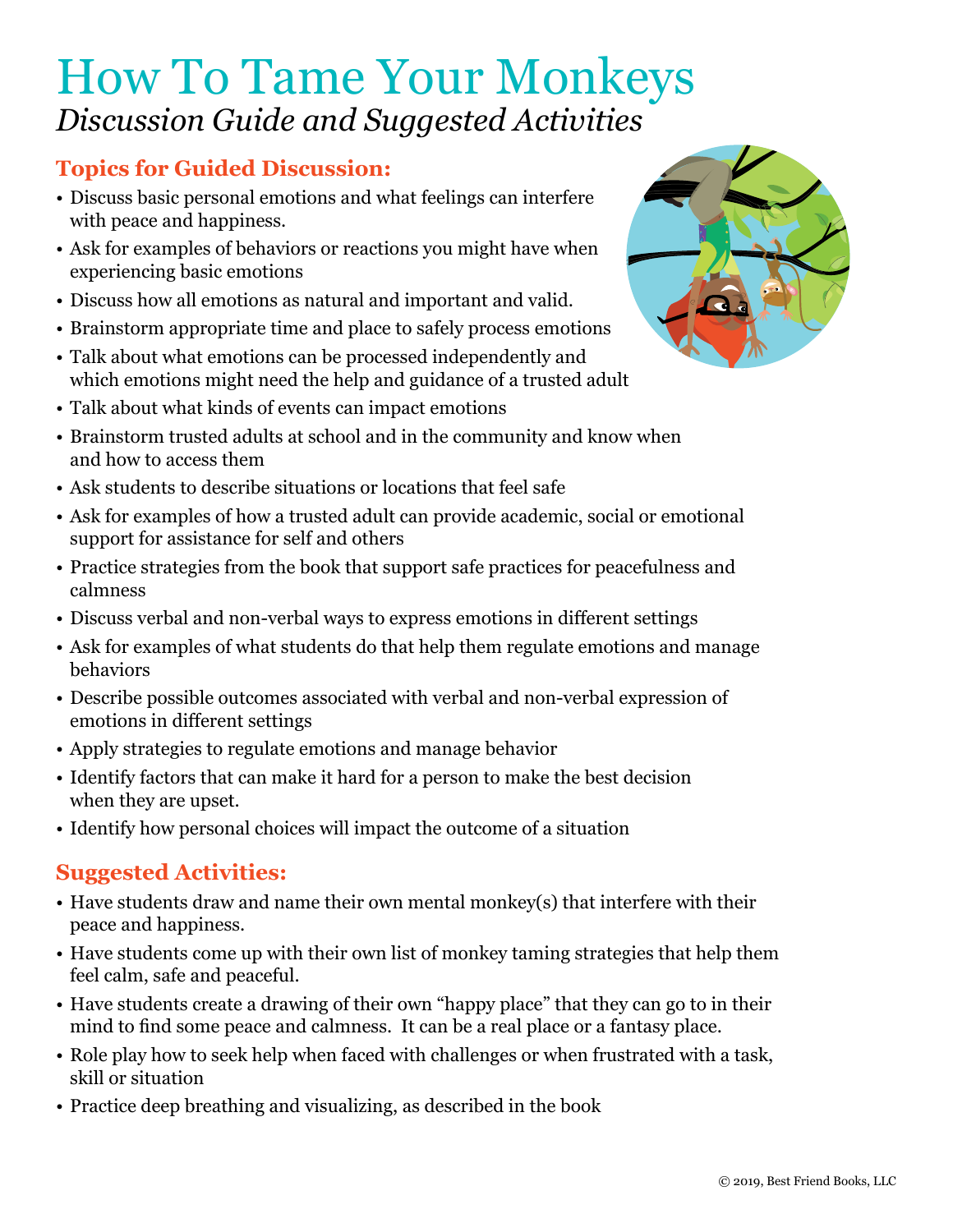## Need Someone *Discussion Guide and Suggested Activities*

### **Topics for Guided Discussion**

- Discuss "interdependence" and how everyone depends on others for various things.
- Brainstorm examples of how we all depend on one another.
- Ask for examples of who you need and who needs you.
- Talk about examples of when you might need the help of a trusted adult at school and in the community, and know when and how to access them
- Discuss how to seek help from friends, family and other trusted adults when faced with challenges or when frustrated with a task, skill or situation.
- Ask for examples of interdependent roles in various relationships: who do they need and who needs them?
- Talk about how people influence each other with their words and actions.
- Ask what creates a feeling of trust and belonging in various relationships
- Brainstorm situations, challenges and situations that make us need someone and for what purpose.
- Identify reliable sources of help in various settings.

- Have students use markers or crayons or pencil to write their name in the center of a paper and then write the names of peoplewho they need in spaces around their name, with arrows pointing to those they need. If that person needs them too, have them make the arrow point both ways between the names. Then have them draw arrows between the names of the other people on their interdependence web, to show who needs who, adding names as they think of them
- Use mini-puzzles from a dollar store. Give each child one puzzle piece. They have to find someone who has a piece that fits with theirs. Then that pair needs to find someone who has a piece that fits with their pair, and so on until the puzzle is complete.

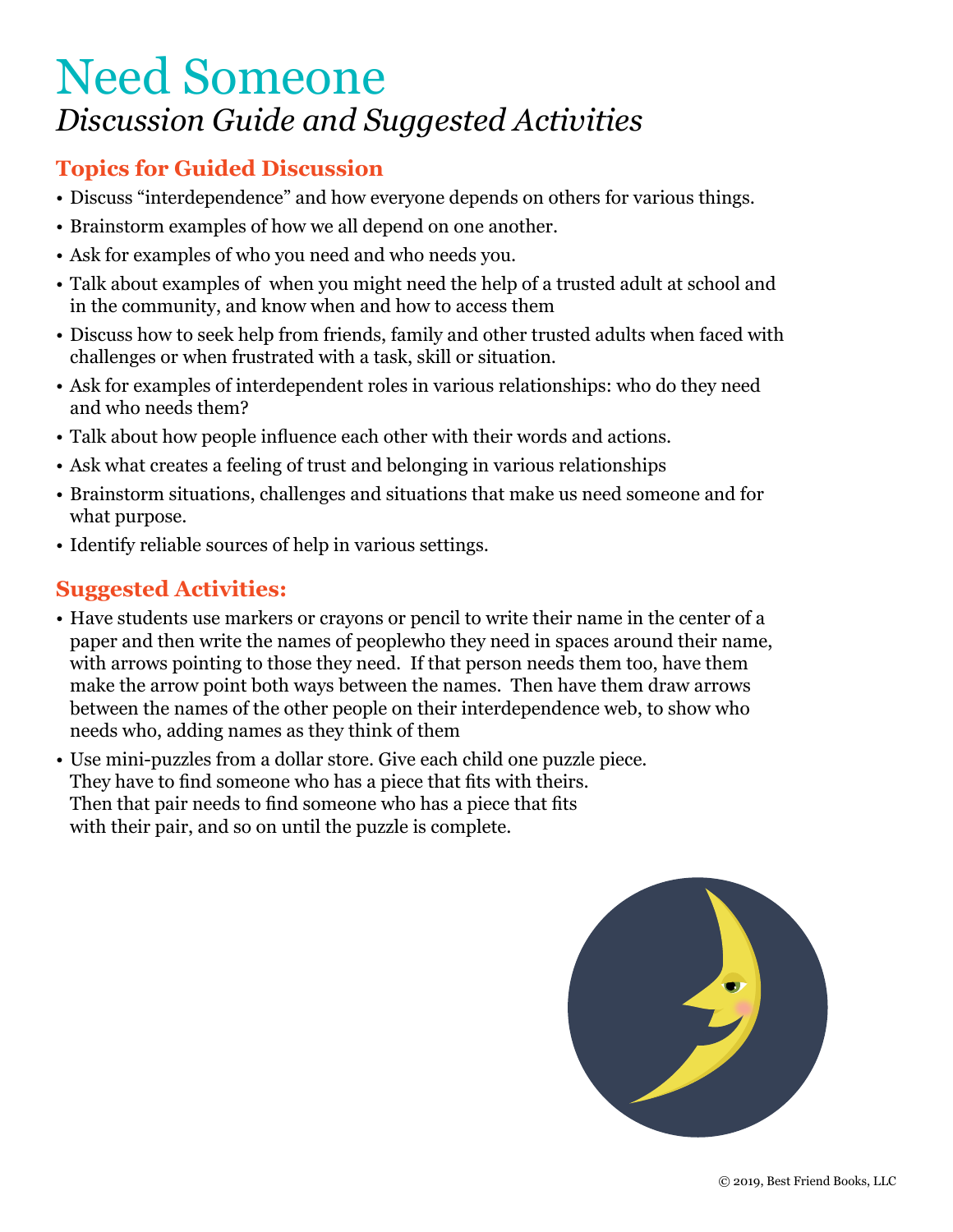# Float on By *Discussion Guide and Suggested Activities*

### **Topics for Guided Discussion:**

- Identify basic personal emotions
- Recognize emotions as natural and important
- Identify a range of personal emotions
- Identify that emotions are valid, even if others feel differently
- Identify personal behaviors or reactions when experiencing basic emotions
- Describe nonverbal and verbal ways to express emotions in different settings.
- Identify and begin to use strategies to regulate emotions and manage behaviors
- Demonstrate strategies to express a range of emotions within the expectations of a setting
- Describe possible outcomes associated with verbal and non-verbal expression of emotions in different settings.
- Apply strategies to regulate emotions and manage behaviors

### **Suggested Activities:**

• Have students practice deep breathing. Practice envisioning their thoughts and letting them go, as they listen to the YouTube reading of the book. Set aside time each day to turn down lights, let students find a comfortable spot, close their eyes and practice visualizing their thoughts and letting them pass by without becoming upset or distracted by them.

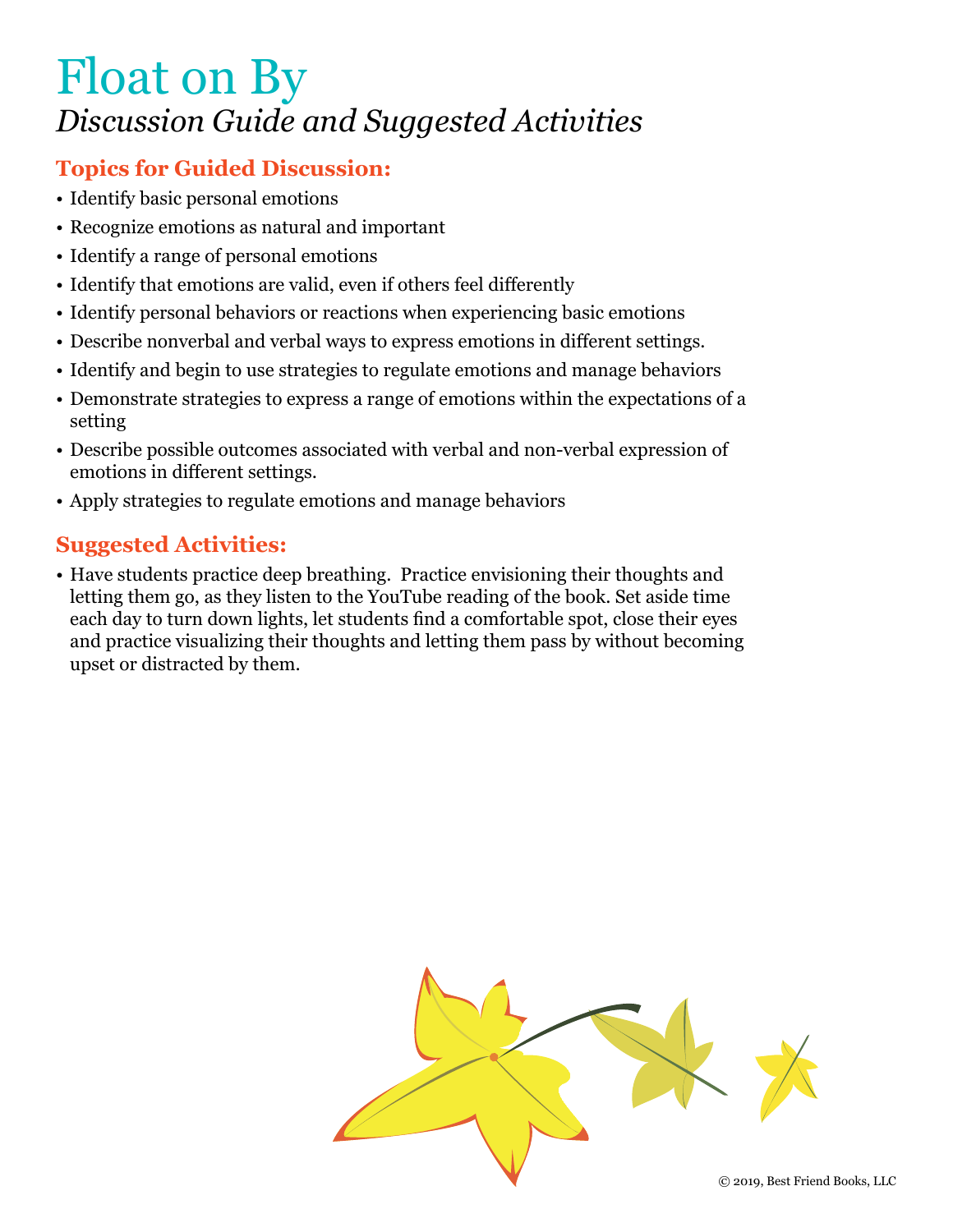# Is, Was, Will Be *Discussion Guide and Suggested Activities*

#### **Topics for Guided Discussion:**

- Discuss how new situations may cause anxiety or uncomfortable feelings.
- Talk about times when doing something new have had positive outcomes
- Identify physical and emotional responses to unfamilar situations.
- Identify examples of transitions and changes and how they are a necessary part of life.
- Ask students to share positive and negative changes they have experienced.
- Discuss strategies to appropriately respond in new and unfamiliar situations
- Talk about the importance of being able to manage transitions and adapt to changing situations and responsibilities in school and life

#### **Suggested Activities:**

• The Change Game: Have students cross their arms, then ask them to switch which arm is on top. Have them write their names and then try writing it backwards. Have them shake hands with a friend and then try it with the other hand. Talk about how hard it is to change things that we are used to. Try each activity several times until it becomes easier. Talk about how change is always hard at first but gets easier with time.

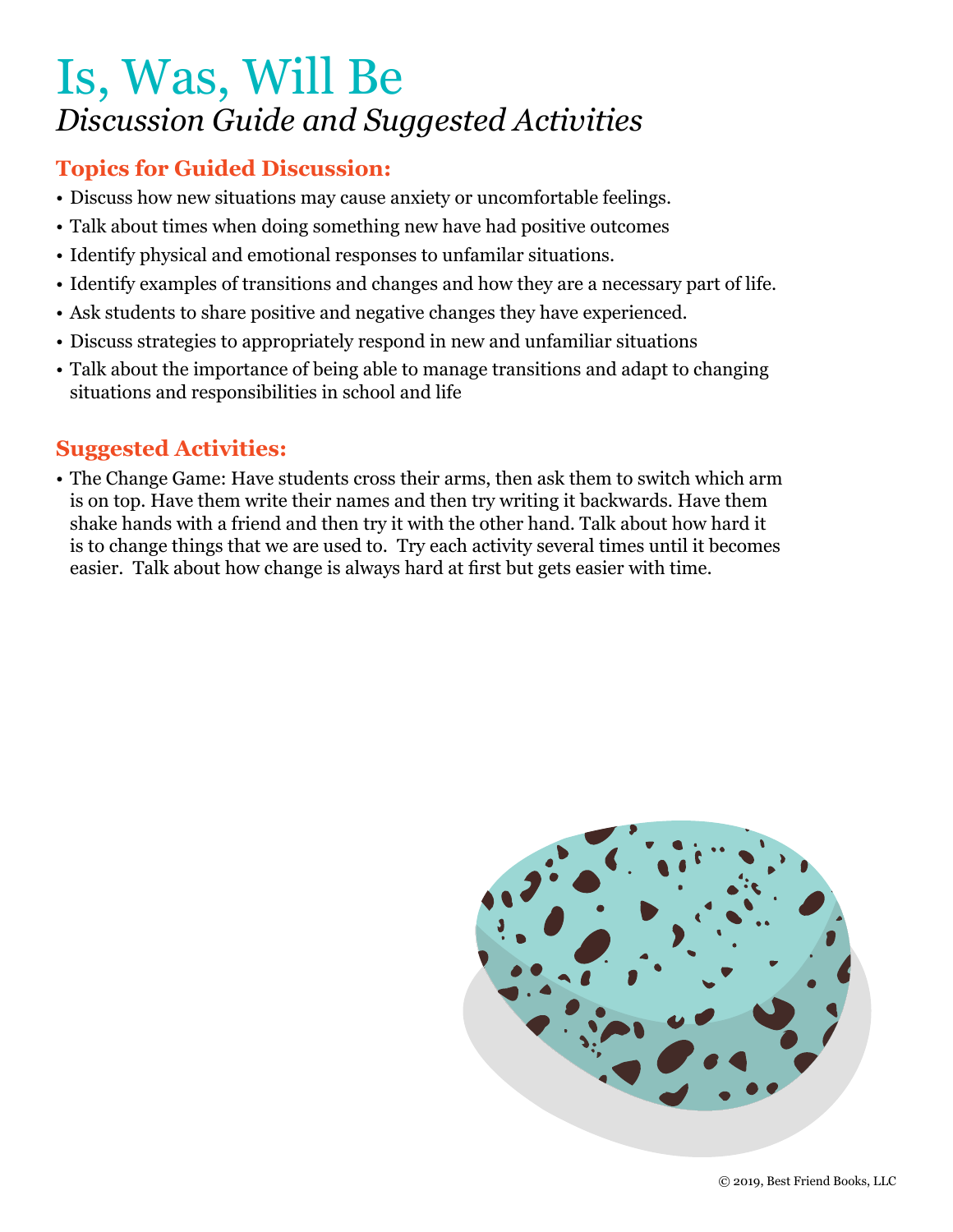# Peaceful Hearts *Discussion Guide and Suggested Activities*

## **Topics for Guided Discussion:**

- Discuss basic personal emotions
- Discuss how emotions are natural and important and valid
- Brainstorm appropriate times and places to safely process emotions, independently or with guidance of a trusted adult.
- Discuss how events can trigger emotions
- Ask students to dentify personal behaviors or reactions when experiencing basic emotions
- Introduce that each day the class will use one mindfulness meditation mantra to regulate and manage behaviors

#### **Suggested Activities:**

• Follow instructions in the front of the book to set aside a short time each day to read one of the verses and then practice one of the mindful mantras in the book. Do only one a day.

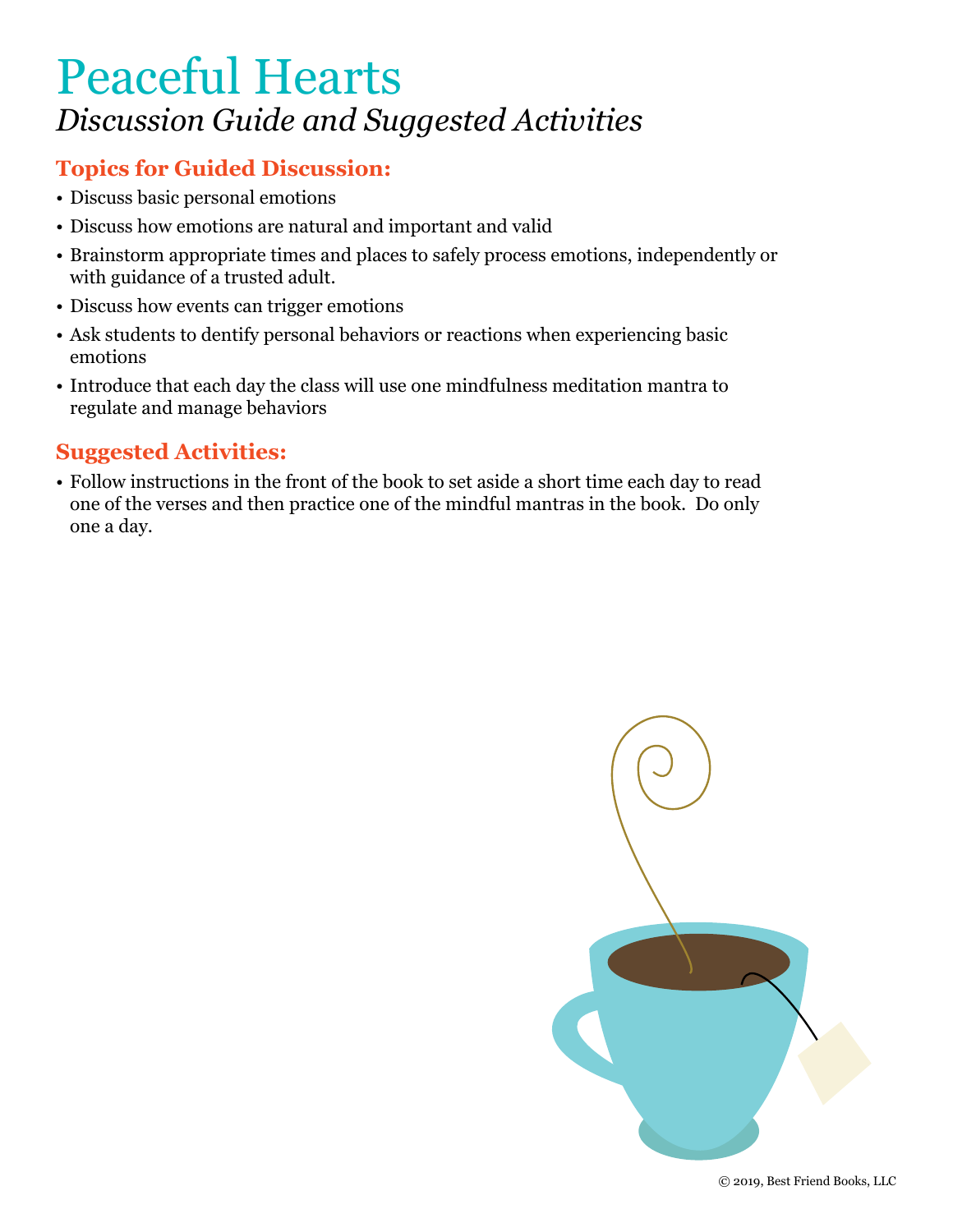# Talking To Myself *Discussion Guide and Suggested Activities*

## **Topics for Guided Discussion:**

- Examples of "self talk"
- What is positive versus negative talk?
- How does our self talk change the way we feel?
- Ask for examples of times we sometimes talk to ourselves in negative ways and positive ways.

- Have students listen as you say positve and negative examples of self talk. Have them stand up when they hear something positive and sit down when they hear something negative.
- Give examples of challenging scenarios and negative self talk that might occur. Ask students to talk with a partner about a positive alternative to the negative self talk.
- Teach students to "catch" a negative thought when they notice it (physically reach out and pretend to catch it), "cancel it" (physically pretend to throw it away), and "change it" (snap their fingers and say a different thought). Practice examples together.
- Role play different scenarios, assigning one partner as "Negative Ned" and one partner as "Positive Polly" or "Negative Nellie" and one partner as "Positive Pat". Have the negative partner respond with negative self talk and the positive partner respond with positive self talk. Switch roles.
- As you read books or stories throughout the day or week, encourage students to notice when characters use positive or negative self talk.
- Challenge students to use positive self talk throughout the day or week. As the day proceeds, when you hear negative talk, remind students to "catch" the negative thought, "cancel it," and "change it" to a positive thought.
- Create a bulletin board with examples of negative self talk on one side and examples of positive self talk on the other.
- Catch students using positive self talk and give them tickets to put in a drawing for a small prize at the end of the day.

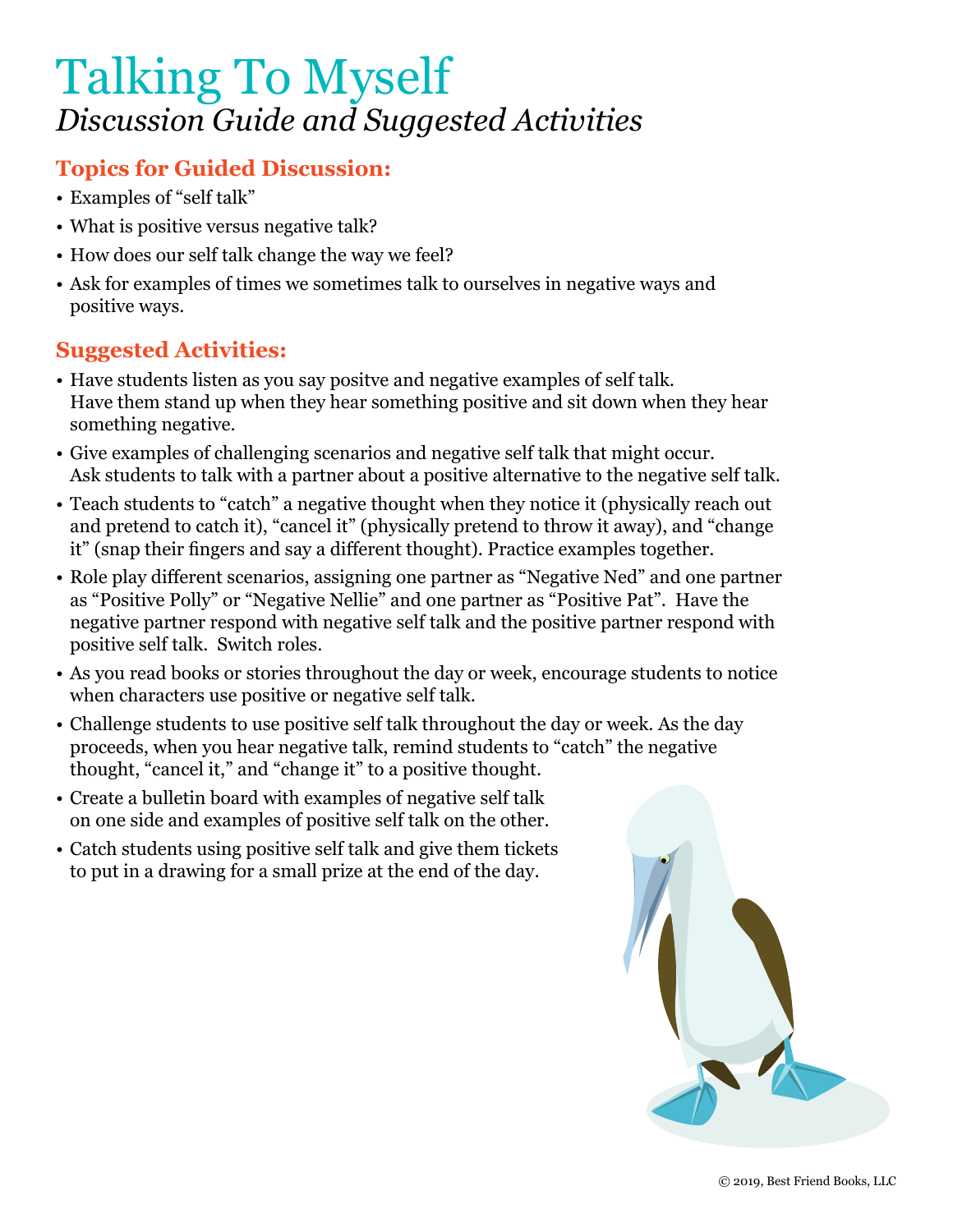# Peaceful, Happy Day *Discussion Guide and Suggested Activities*

### **Topics for Guided Discussion:**

- Encourage students to share their favorite and most challenging parts of the school day.
- Discuss the routines of the classroom.
- Talk about expectations of different times during the day (morning routine, independent work, cooperative groups, partner work, putting things away, transitioning between activities, etc.)

- Discuss the different parts of the school day and encourage students to turn and talk about their favorite activities at school. Create a classroom bar graph on butcher paper that shows favorite school activities for the class.
- Discuss the classroom schedule and let students create an illustrated timeline of the day on butcher paper that stretches around the room.
- Let students create individual flip books, illustrating each segment of the classroom routine.
- Teach and let students practice expected routines for each segment of the day (for example, if students are expected to transition quietly between learning centers within 30 seconds, let students go to their table/center, then ring a bell and time students as they practice quietly moving to the next station. Award prizes to the table that moves the most quickly and quietly.)
- Use "call and response" for each segment of the day by stating the first segment of the verse for that part of the day and encouraging students to respond with the second segment of the verse. For instance,
- When an unexpected change occurs, the teacher says, "Heads up, we have a change!" and the kids respond, "Looks like we'll have to rearrange!"
- when it is time to leave at the end of the day, the teacher says, "It's riding time for us" and the kids reply, "Just chillin' on the bus!"

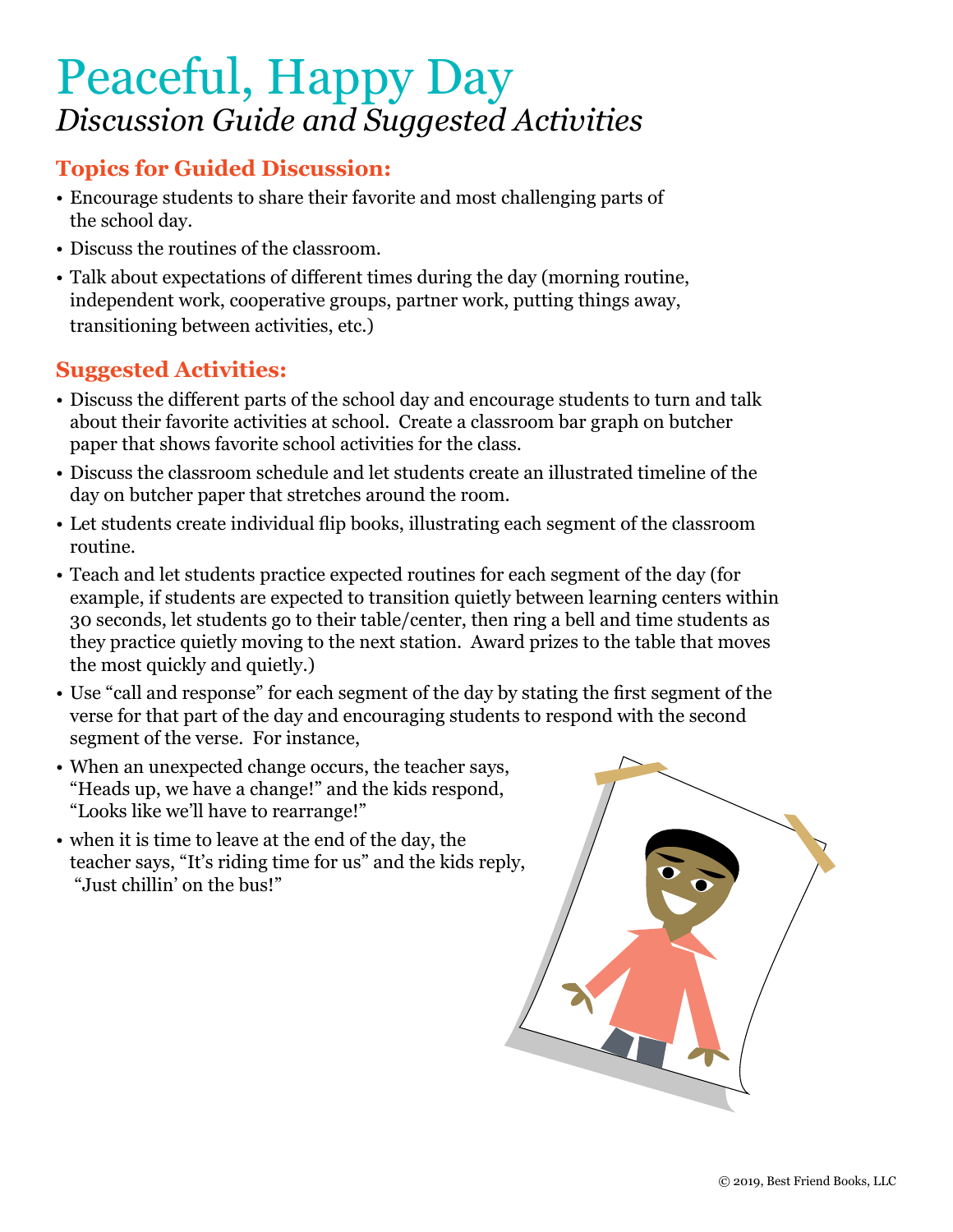# Body Talk *Discussion Guide and Suggested Activities*

#### **Topics for Guided Discussion:**

- Identify personal emotions.
- Discuss different situations which might trigger different emotions.
- Discuss how different emotions feel in your body.
- Discuss what you do to change how your body feels when you experience emotions (deep breathing, stretching, envisioning that you are somewhere else, doing something you enjoy for awhile).

- Have students divide a paper into 8 sections and draw pictures that show how their body feels with 8 different emotions. You can let the students select their own emotions or you can assign specific emotions, for example: excited, angry, nervous, joyous, surprised, scared, sad or embarrassed.
- Practice strategies that can help your body feel calm again (deep breathing, stretching, taking a short break, doodling or drawing, exercising, closing eyes and envisioning your happy place, practicing positive self talk). Let students create a flip book of strategies that they can use to calm their bodies.
- Throughout the day or week, have students check in with their emotions and how their bodies feel. Have them turn and talk with a partner to identify their body feelings.
- Throughout day or week, have students keep a body talk journal to track their changing emotions and how they recognized them through their body's feelings.

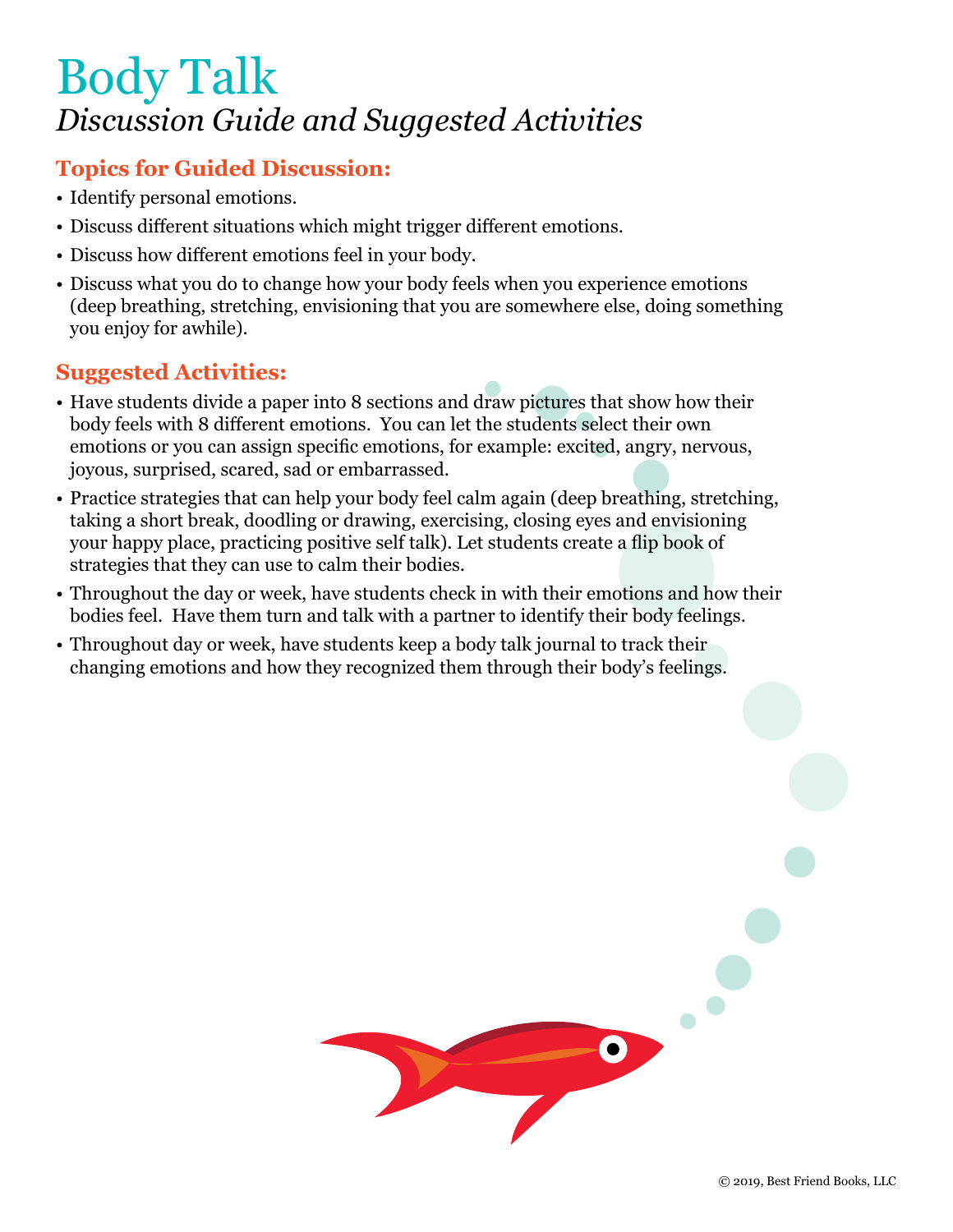## Home *Discussion Guide and Suggested Activities*

### **Topics for Guided Discussion:**

- Where were you born?
- How many places have you lived?
- What do we mean by "home away from home" or do you have places other than your own home that feel like home?
- What makes someplace feel like home?
- What is the farthest place you have been away from home?
- Have you been anywhere on a trip? How was that place the same or different from where you live? What did you like about it?
- How would life be different if you lived in the desert? In the woods? The mountains? Near the ocean? In the Artic?

- Have students draw a picture of their home and family, or a place and people that feels like home to them. Display student artwork to show the diversity of homes and families in the school/classroom.
- Have students select a random card with a location, and work with partners to create a diarama that shows a home, animals, climate that would exist in that location. Have student groups present their diarama and display them around the classroom.
- Create animal picture cards and let students sort the animals into the locations around the world where they would make their home.
- Throughout the days/weeks, read a variety of stories and bring student attention to the homes/families in the story and how they are different or unique from our own or those in other stories.
- Participate in a school penpal progam online to connect with penpals in other locations in the world and let students correspond through mail or email to compare cultures (food, home styles, family living arrangements, clothing, school schedule, etc.
- Invite speakers from other places in the country or world to bring artifacts, photos, videos, etc. that show the speaker's home and how it is different and similar to student experiences.